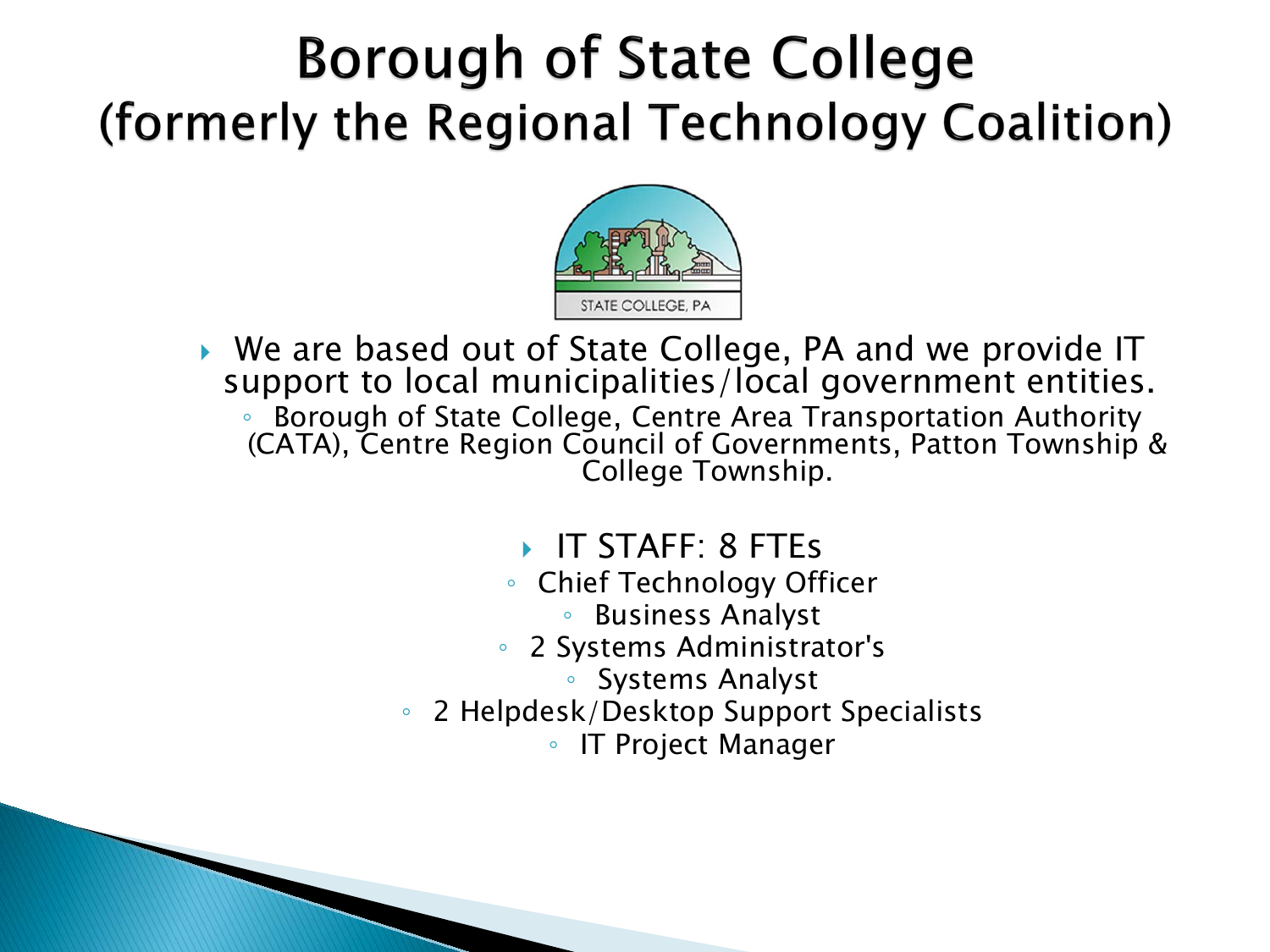## What we are dealing with:

- ▶ Number of Computers: Over 400
- ▶ Number of Employees: 375-400
	- Almost 60 employees who connect remotely
- ▶ Variety of Equipment (Mobile devices, Police MCTs, Police video cameras, network equipment, printers, video surveillance units, etc..)
- ▶ Number of Servers: Over 70 servers
	- 16 or more are virtual servers
- ▶ 24/7 Operations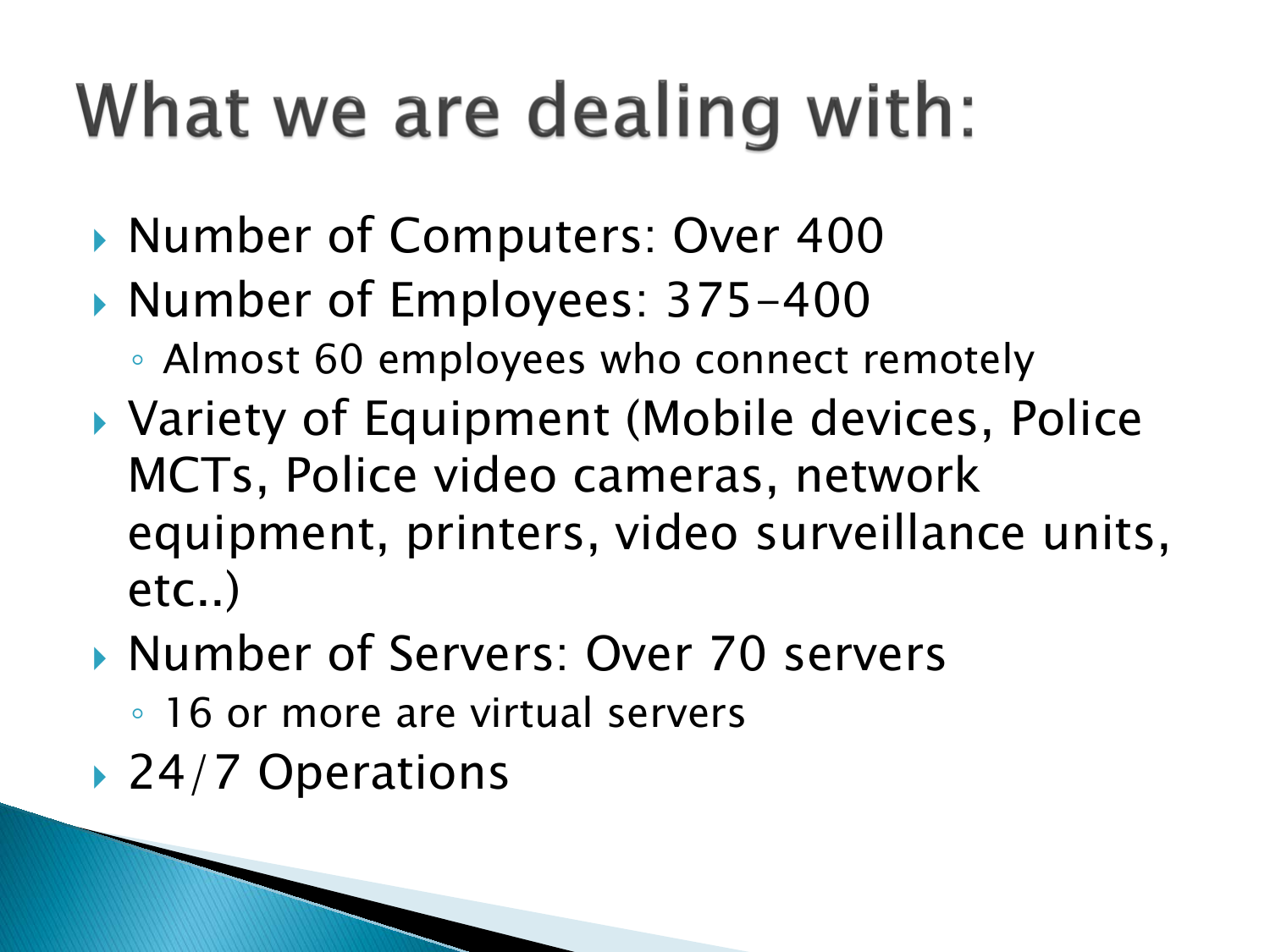# How did we get started?



- ▶ What were others doing that we could implement?
	- What were we already doing?
- Plan of Action:
	- Low hanging fruit
	- Power Management Policies
	- Annual Baseline Reporting Form
- Webinars/Research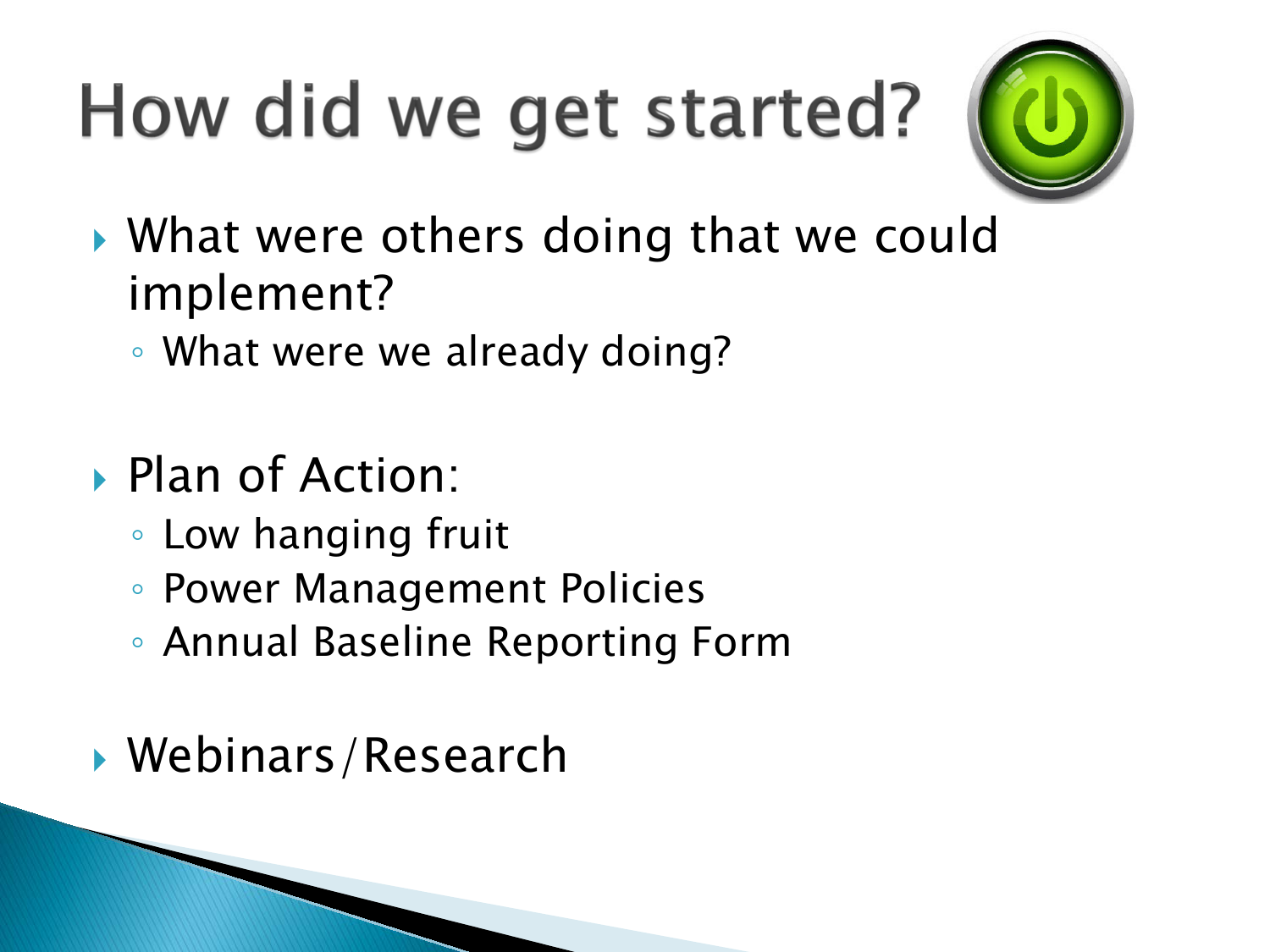### What have we implemented/accomplished?

- In our almost 7 years in the SEC, we have:
- ▶ Grown to meet each award level from Bronze in 2009, Silver in 2010, and Gold (4 years in a row) in 2011, 2012, 2013 & 2014.
	- Come on Platinum!!
- $\rightarrow$  Purchasing
	- Purchasing EPEAT gear takes precedence
- ▶ Operations
	- Education
	- Virtual Servers
	- Power Management
	- Equipment Life-Cycle
- $\blacktriangleright$  End of Life
	- Track and Manage Asset Movement
	- Re-use (cascade) & Recycle
	- Making sure Hard drives get destroyed and then recycled (we have very sensitive data)

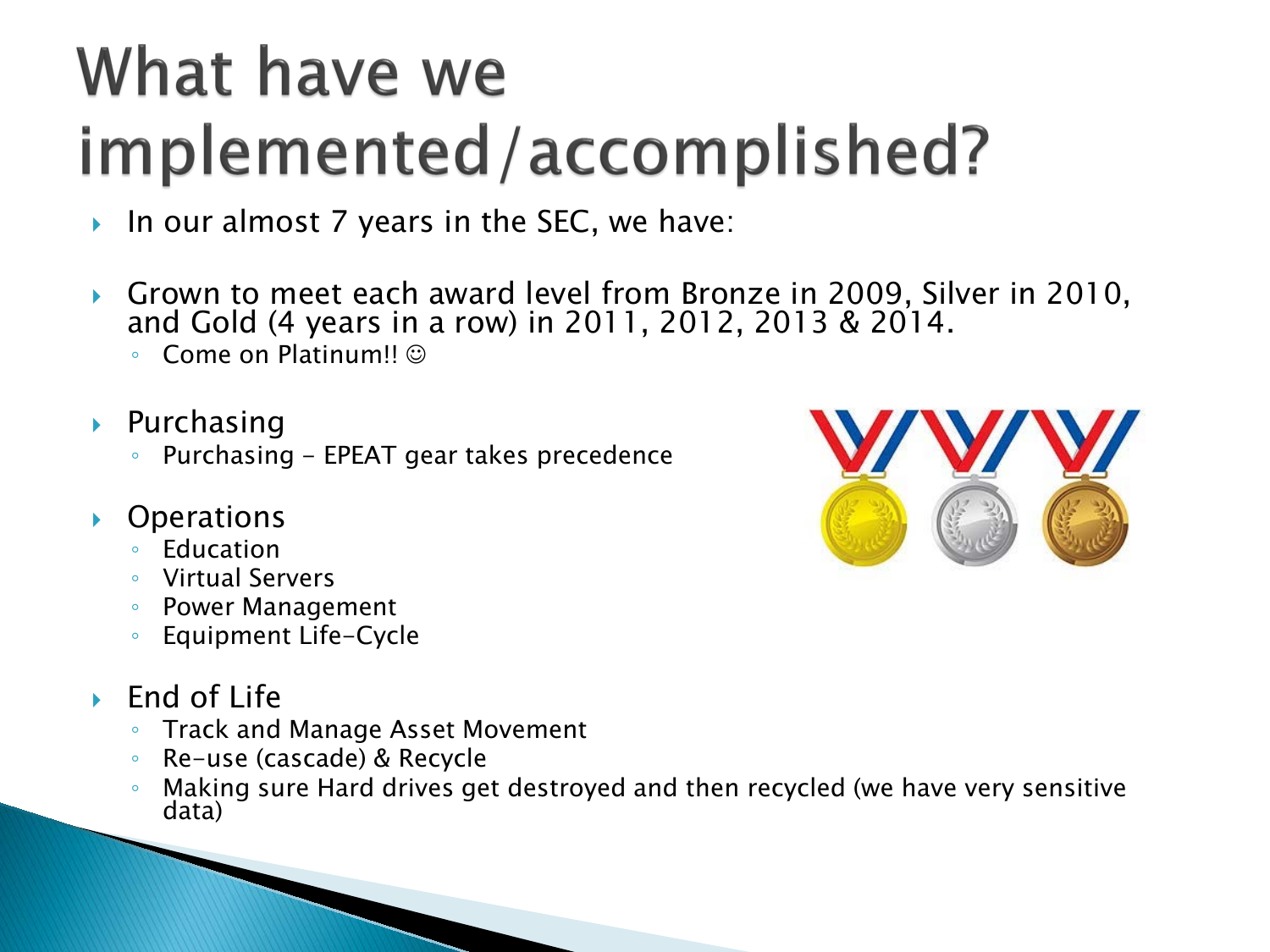## **3 Levels of Program Requirements**

- $\triangleright$  Purchasing
	- Purchasing Policy-requests EPEAT gear take precedence
- ▶ Operations
	- Education
	- Virtual Servers
	- Power Management
		- No screen savers
		- Printers set for duplexing
	- Equipment Life-Cycle
- $\triangleright$  End of Life
	- Track and Manage Asset Movement
	- Re-use (cascade) & Recycle
	- Making sure Hard drives get destroyed and then recycled (watching out for sensitive data)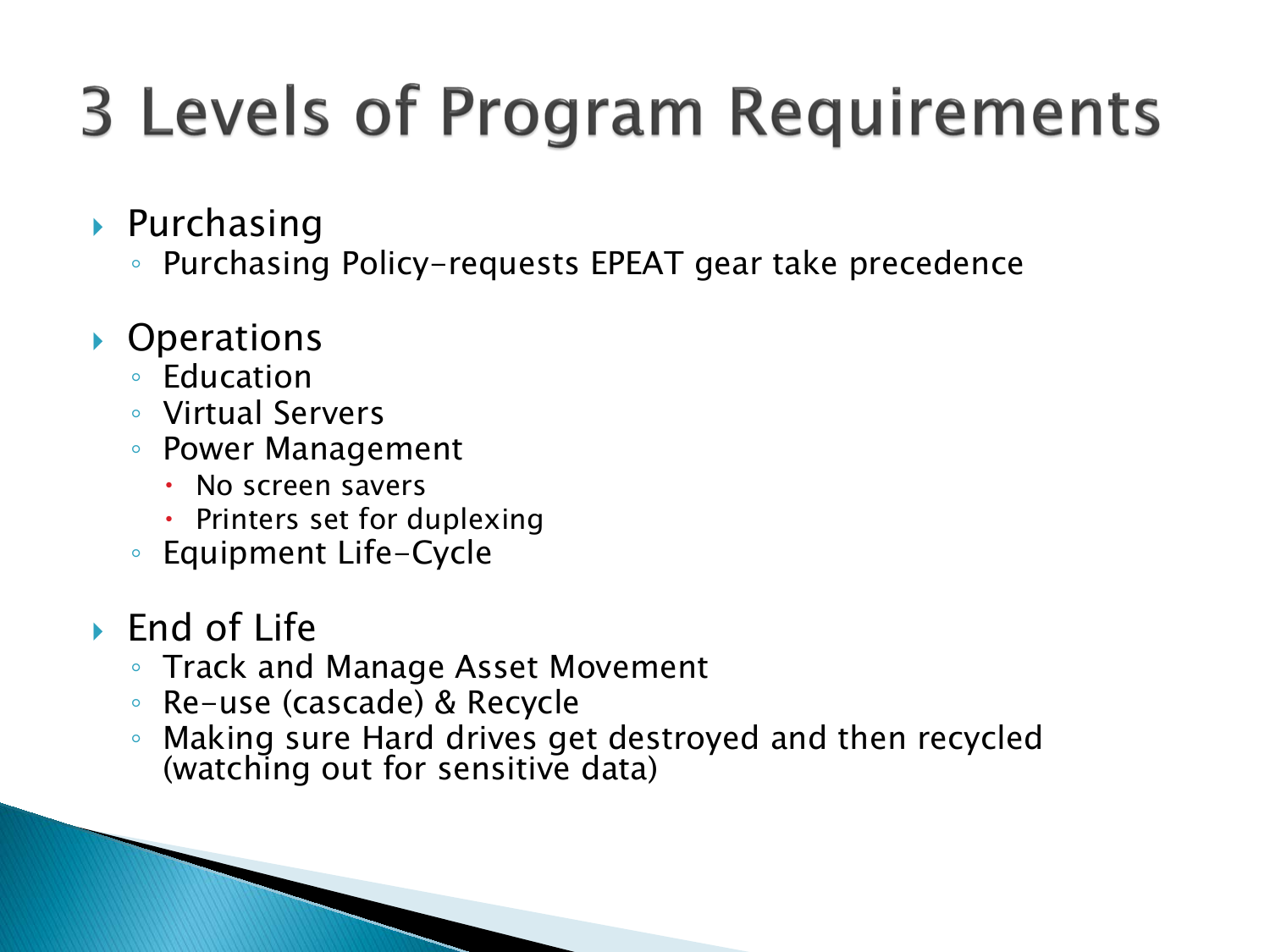# **Challenges**

- ▶ Hibernation: Not all it's cracked up to be.
- **Employee Objections.**
- ▶ Time: Not enough in a day (short-staffed).
- Assisting different entities with a array of ideas.

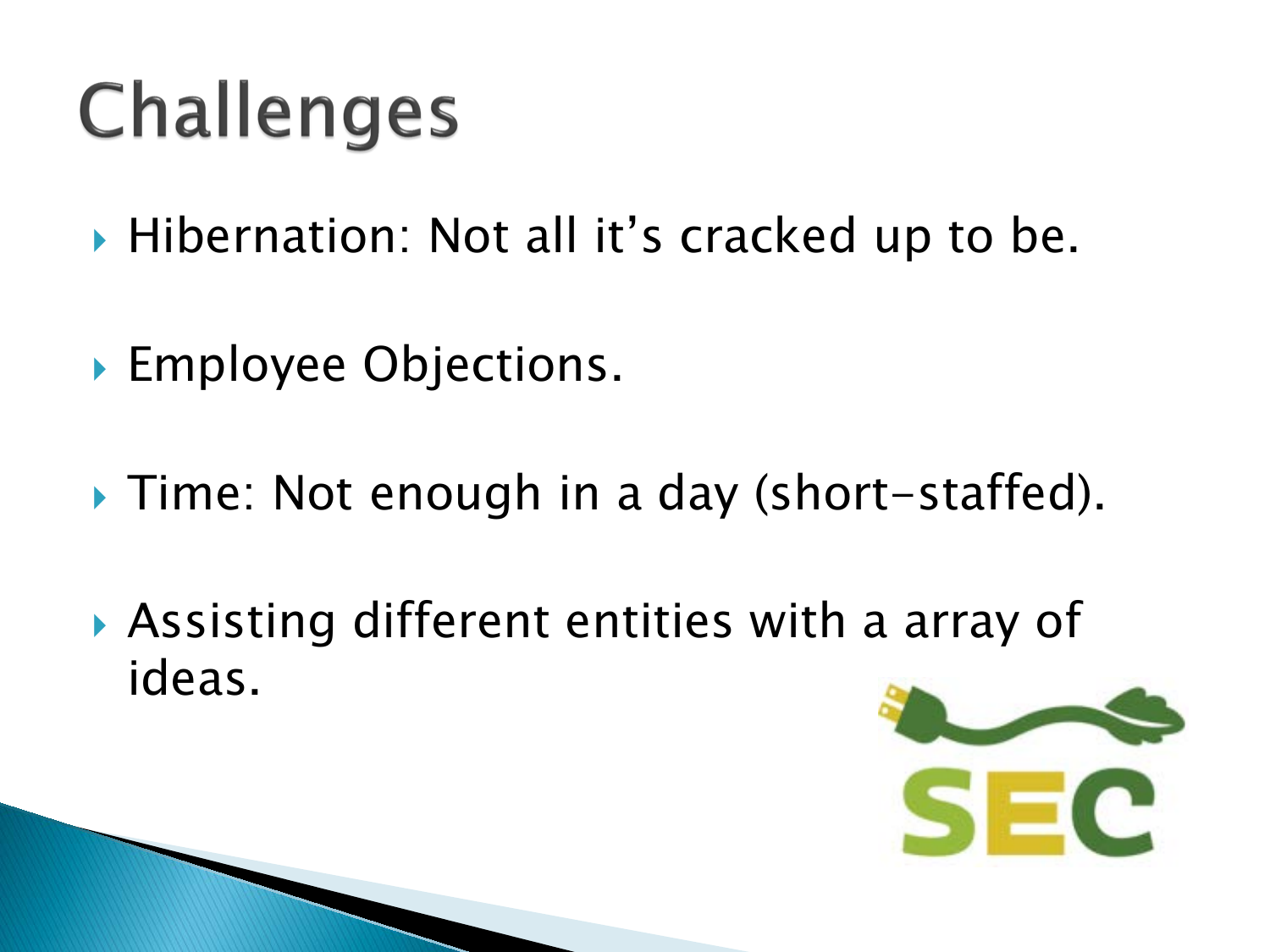## How have we benefitted?

▶ Documented Energy Savings

- Currently have 95% of all monitors running on our power management policies
- Energy Savings: According to Energy Star you can save up to \$75 or more per computer by utilizing system standby
- ▶ Awards to show our accomplishments
- ▶ Learning opportunities/seeing what others have accomplished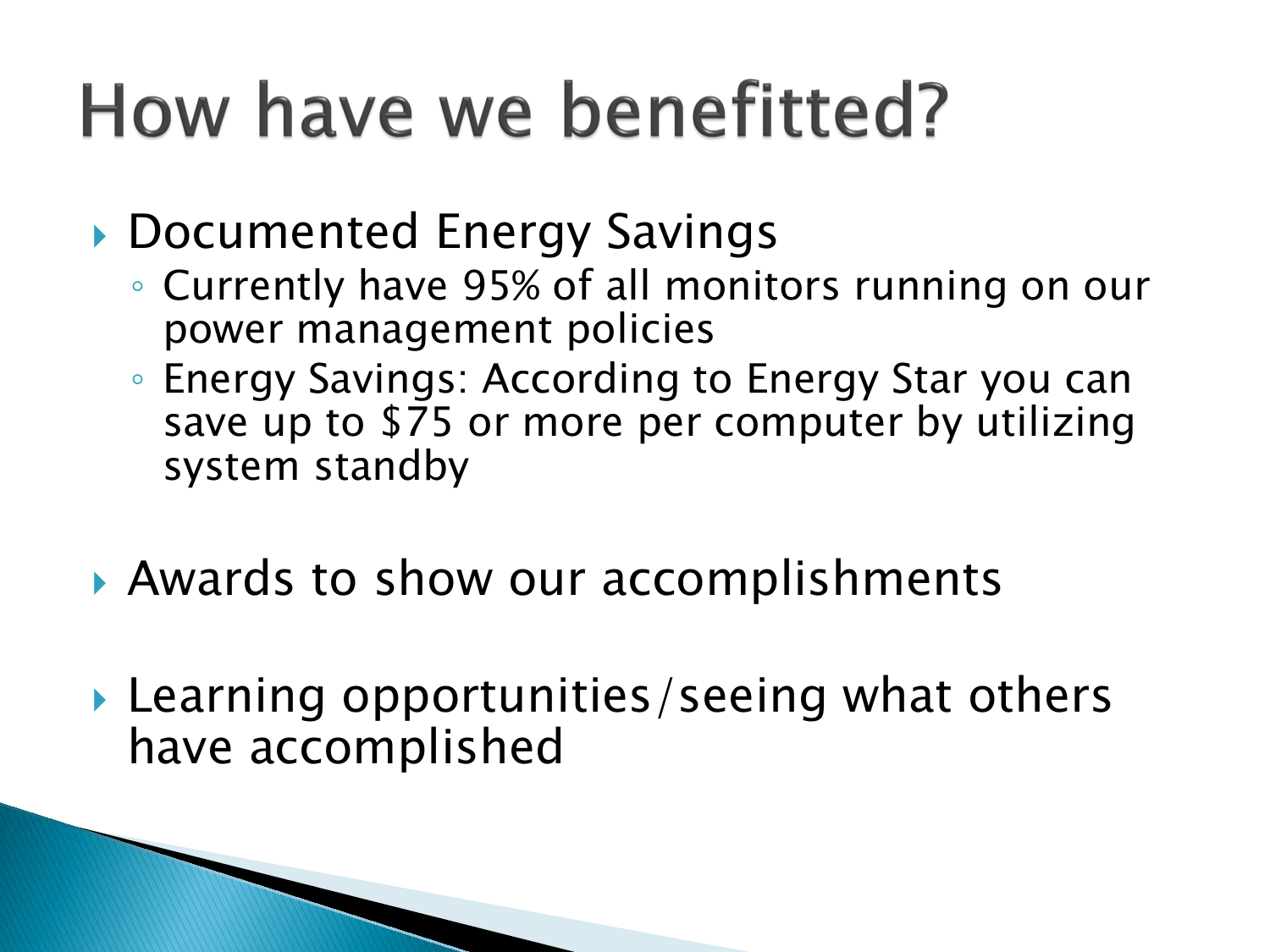## What else is State College doing?

- ▶ Software Solutions -
	- ERP/Paperless



- Sustainability Committee
	- <http://www.statecollegepa.us/sustainability>
- ▶ PC Power Management Software
- ▶ Technology Bulletin

### **Technology Bulletin:**

### Energy Saving Tips/Tricks:

### Here are same things you can do at work or at home to reduce your carbon footprint:

- . Use a power strip as a central "Turn Off" point to completely turn off equipment
- . Unplue electronics such as cell phones and laptops once they are charged. Adapters plugged into outlets use energy even when they are not charging
- . Turn off the lights when you leave a room
- . Let your PC Breathe: Keep computer cooling/air vents clear of dust, paper, files and other office supplies. It takes as much as 25% more energy to deliver air if the vents are blocked
- . Look for the ENERGY STAR logo when shopping for office equipment at home; including computers monitors, fax machines and printers, etc.

### The Information Technology Department has already implemented some energy-saving methods:

- . Using the ENERGY STAR power management settings on your computers and monitors so they save energy when not in use
- . Purchasing technology equipment that is EPEAT/ENERGY STAR compliant
- . Setting the printers in the building to default to duplex printing
- . Installing motion-sensor lights with automatic shutoffs in areas that are seldom occupied by personnel

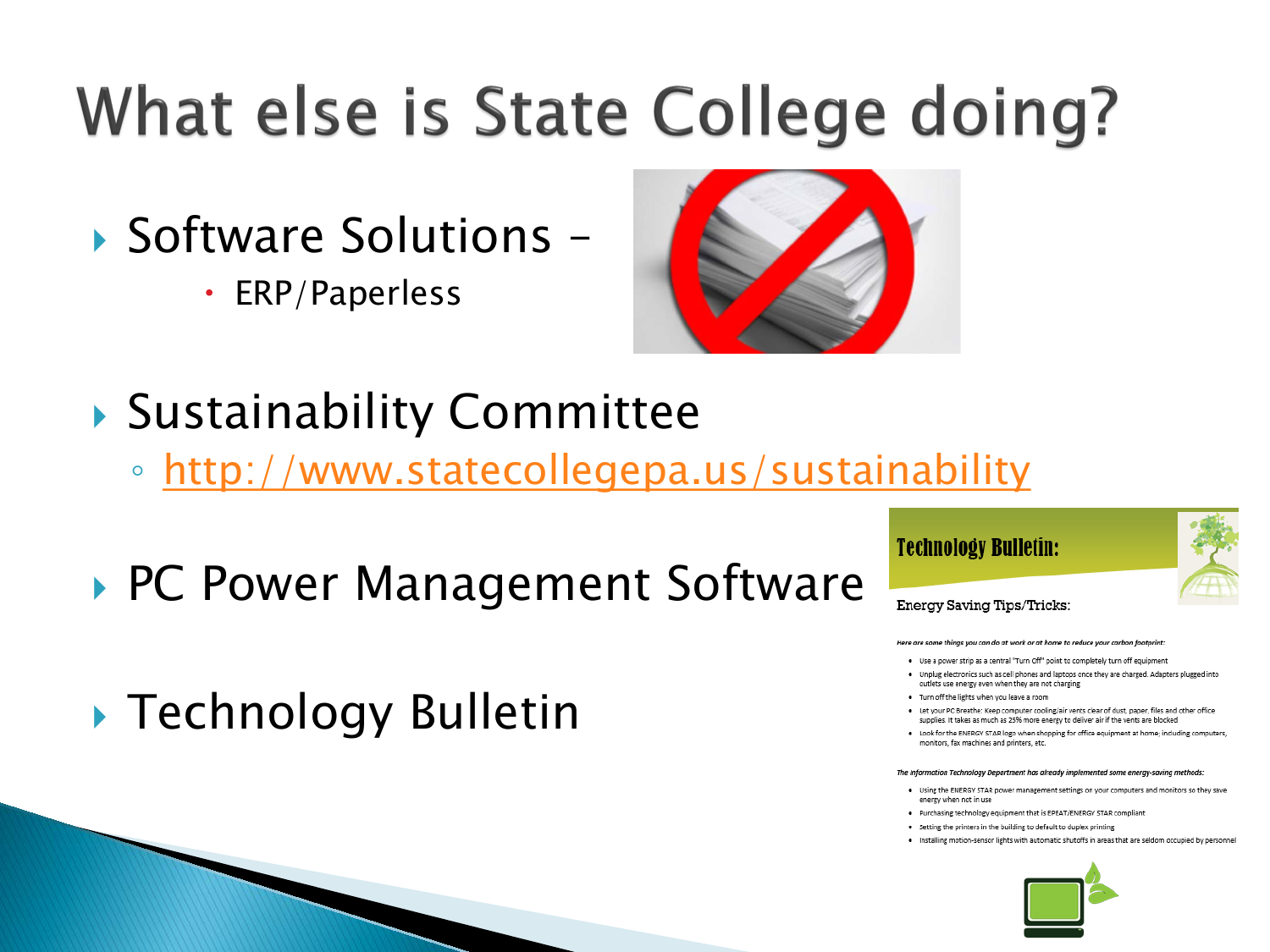## Sustainability beyond electronics...

Green Roof

Green Power<br>We buy all of our electricity from 100% wind generated power. The Borough purchased Renewable Energy Certificates (RECs) representing the generation of 5,000 megawatts of renewable energy

### Compost Collection



Rain Gardens

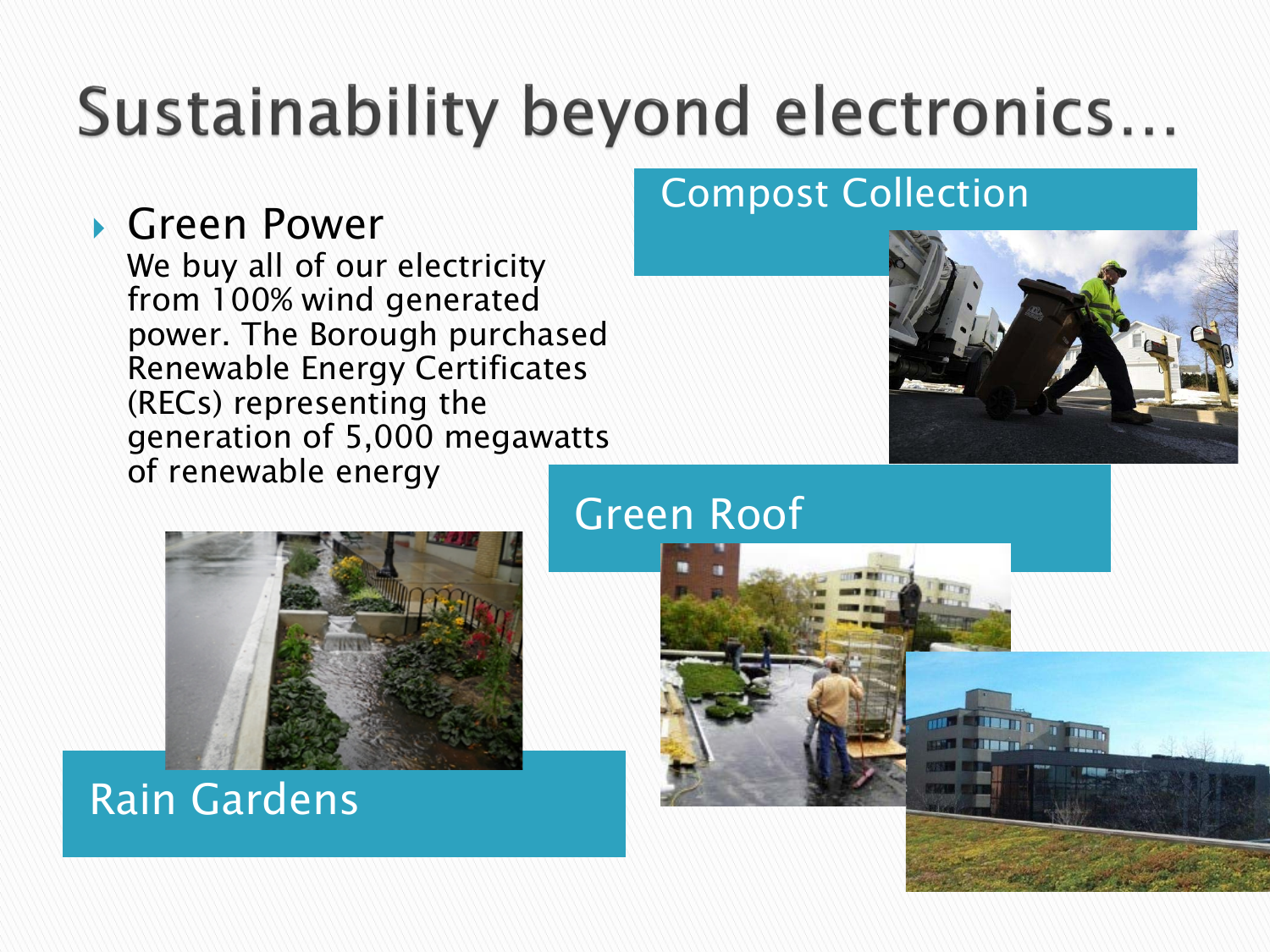### Lessons

- ▶ Utilize other partner's expertise.
- Attend webinars.
- Record your efforts throughout the year.
- Make an effort to jump an award step the next year.